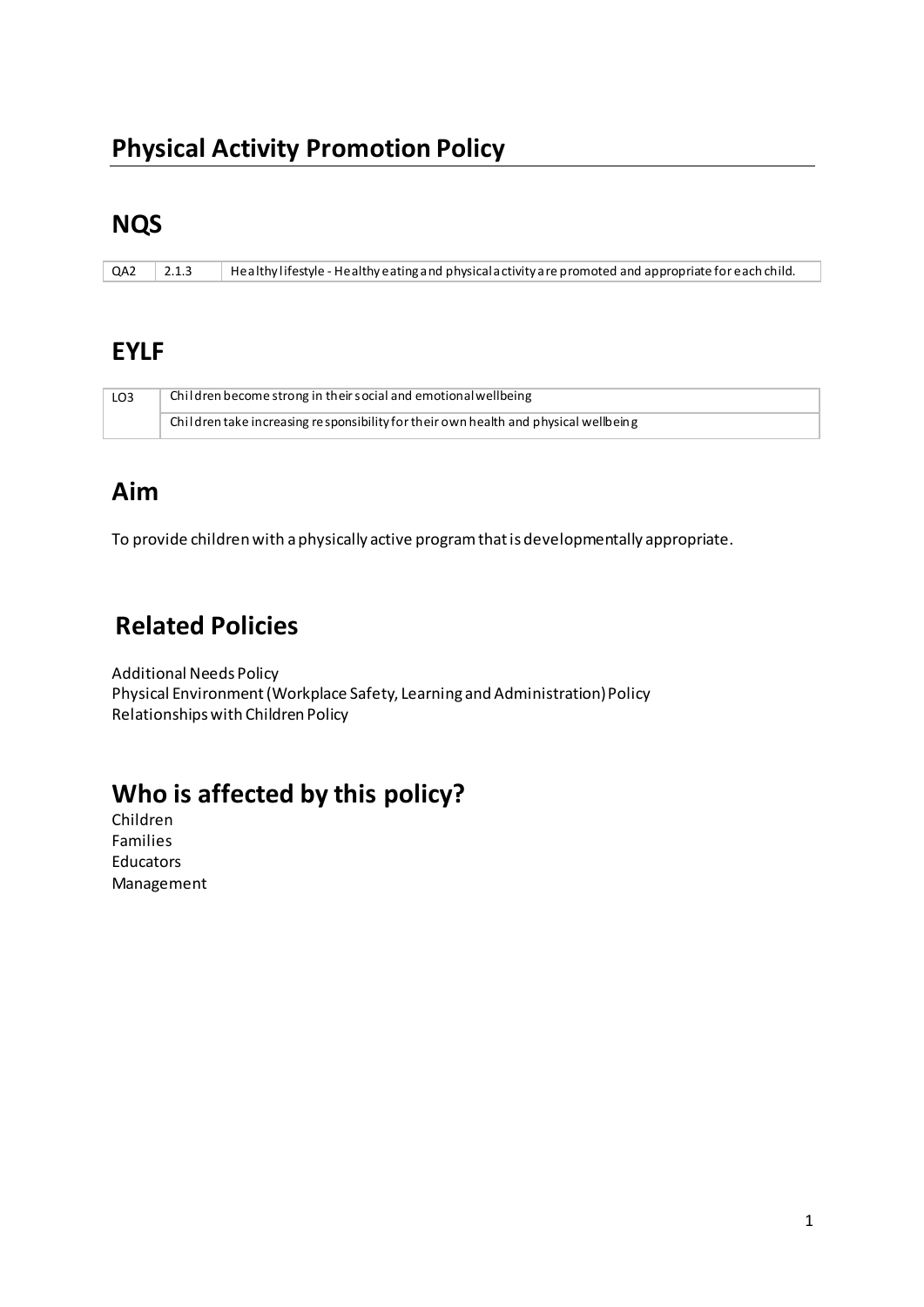## **Implementation**

The service will implement the Get Up & Grow, Healthy Eating for Physical Activity for Early Childhood program. A copy of the program can be found at the below web address:

[http://www.health.gov.au/internet/main/publishing.nsf/Content/phd-early-childhood-nutrition](http://www.health.gov.au/internet/main/publishing.nsf/Content/phd-early-childhood-nutrition-resources)[resources](http://www.health.gov.au/internet/main/publishing.nsf/Content/phd-early-childhood-nutrition-resources)

 In line with this, our service will implement the following promotion of physical activity as per the age and development stage of each child in attendance:

- For healthy development in infants (birth to 1 year), physical activity particularly supervised floor-based play in safe environments – should be encouraged from birth.
- Toddlers (1 to 3 years) and pre-schoolers (3 to 5 years) should be physically active every day for at least three hours, spread throughout the day.
- Children younger than two years of age should not spend any time watching television or using other electronic media (DVDs, computer and other electronic games).
- For children two to five years of age, sitting and watching television and the use of other electronic media (DVDs, computer and other electronic games) should be limited to less than one hour per day.
- Infants, toddlers and pre-schoolers should not be sedentary, restrained or kept inactive for more than one hour at a time – with the exception of sleeping

#### **Educator's Will:**

- Encourage children to participate in physical activities through programming and spontaneous experiences.
- Encourage and support children to undertake and participate in new or unfamiliar physical activities.
- Participate in physical activity with the children.
- Show enthusiasm for participation in physical activity and organise play spaces to ensure the safety and wellbeing of all individuals in the environment.
- Set up and plan for plan for physical play activities and equipment and where appropriate encourage the children to help with the set-up.
- Listen to children's suggestions on what physical activities they would like to participate in and where appropriate incorporate them into the program
- Set up indoor and outdoor areas in a manner that promotes and encourages safe physical play for all age groups and developmental abilities represented in the centre.
- Actively encourage children to accept and respect each other's range of physical abilities.
- Consult with families and resource agencies on providing physical experiences that reflect diverse backgrounds and abilities.